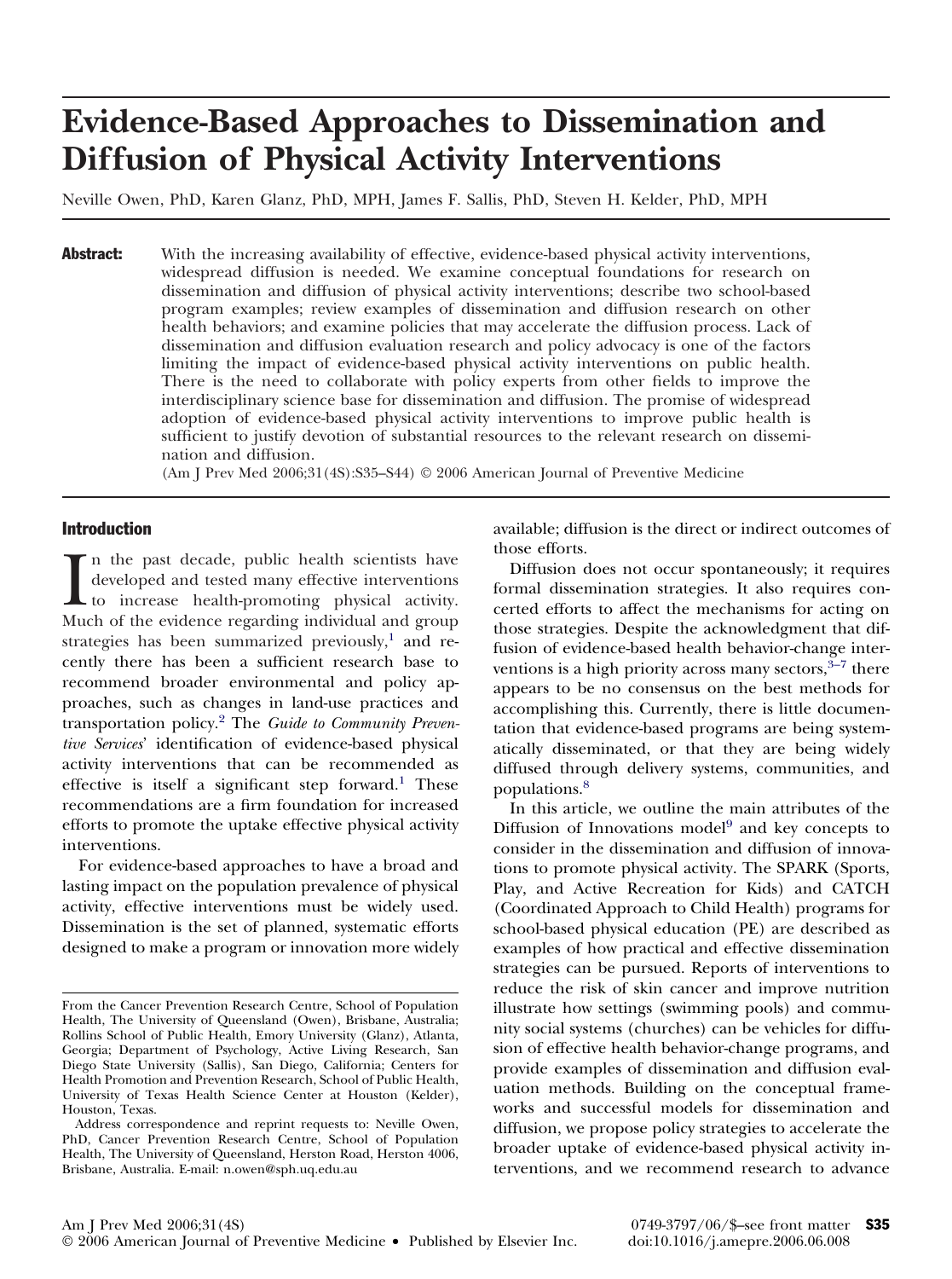the understanding of dissemination and diffusion processes.

# Models to Inform Diffusion of Evidence-Based Interventions

Everett Rogers's Diffusion of Innovations model<sup>9</sup> has been used for more than 4 decades to analyze how the transfer of effective programs into practice takes place. Dissemination is the planned process of creating awareness of the program or intervention among the targeted population, informing stakeholders about the innovation, and persuading them to try it. Diffusion (the outcome of dissemination efforts) involves three main stages: adoption (the decision to commit to a program or innovation); implementation (actually carrying out the program); and institutionalization (integration and sustainability of the program over the long-term, through policy and practice).

The Diffusion of Innovations model recognizes five categories of participants who are characterized by their respective rates of adopting innovative ideas or programs: innovators, early adopters, early majority, late majority, and laggards. Studies have estimated the distribution of these groups and their variations across a range of behaviors. For example, it has been found that innovators can represent some 2.5% of a population; early adopters represent 13.5%; early majority, 34%; late majority, 34%; and laggards, 14%.[9](#page-8-0)

Diffusion of Innovations theory also considers how several perceived characteristics of an innovation can affect how readily it will be adopted. Those characteristics are: (1) relative advantage: the degree to which the innovation is viewed as better than the previously available ideas or programs; (2) compatibility: the degree to which the innovation is consistent with the values, experiences, and needs of potential adopters; (3) complexity: how difficult the innovation is to understand or how complex it is to use; (4) trialability: the degree to which the innovation can be experimented with on a limited basis without a large investment; and (5) observability: the degree to which the results of an innovation are visible to others. An innovation can be evaluated on these dimensions either formally or informally. Diffusion of Innovations theory has much to offer efforts to promote healthful physical activity, particularly if a systematic body of relevant evidence can be developed and used as a basis for action.

In the broader public health perspective on physical activity, the limitations of dissemination and diffusion approaches need to be kept in mind. Supportive policies and public-good interventions, such as parks, sidewalks, and bike trails, are at least as essential as innovative and systematic strategies for making programs or particular innovations more widely available.

Another framework that can be very useful for evaluating dissemination and diffusion efforts, and which is complementary to diffusion theory, is the RE-AIM (reach, efficacy/effectiveness, adoption, implementation, and maintenance) framework articulated by Glasgow and others in  $1999^{10}$  (see [www.re-aim.org\)](http://www.re-aim.org). A central tenet of RE-AIM is that the impact of an intervention is determined not only by its "reach" multiplied by "efficacy," but impact also depends on the extent to which the intervention is adopted, implemented as intended, and can be maintained at both the systems and individual levels. Thus, an effective intervention needs to have broad reach and be feasible to implement in "real-world" settings in order to make a public health impact.

# Dissemination and Diffusion of Physical Activity Promotion Programs for Children and Youth

Schools are logical settings for youth health promotion programs, as no other institution has as much continuous and intensive contact with children during their first two decades of life. Gymnasiums, sports and PE equipment, and outdoor playing fields provide an ideal environment for physical activity interventions. Lunch break, recess, and PE classes provide blocks of time in a child's school day to train children in developing healthy behaviors. Furthermore, school programs can be low in cost and delivered to children at all socioeconomic levels.

The Task Force on Community Preventive Services systematically reviewed the PE intervention literature $11$ and strongly recommends PE programs to increase the: (1) number of minutes spent in moderate or vigorous physical activity (MVPA); (2) percentage of class time spent in MVPA; and/or (3) intensity level of physical activity during class. Many of the programs were effective across diverse racial, ethnic, and socioeconomic groups.

Even though several effective PE programs are available, few systematic efforts have documented the extent of their dissemination and diffusion into general PE practice. Among the few school-based diffusion studies reported, $12-19$  a few general points can be made: (1) the most important predictor of diffusion success is training, preferably in-person hands-on training; (2) teacher familiarity and self-efficacy with the topic area is a key predictor of success; and (3) critical program elements are frequently omitted.<sup>20-24</sup> However, two well-evaluated PE programs—SPARK and CATCH—have been widely diffused, the dissemination efforts have been evaluated, and lessons can be drawn to inform the dissemination and diffusion of other physical activity interventions.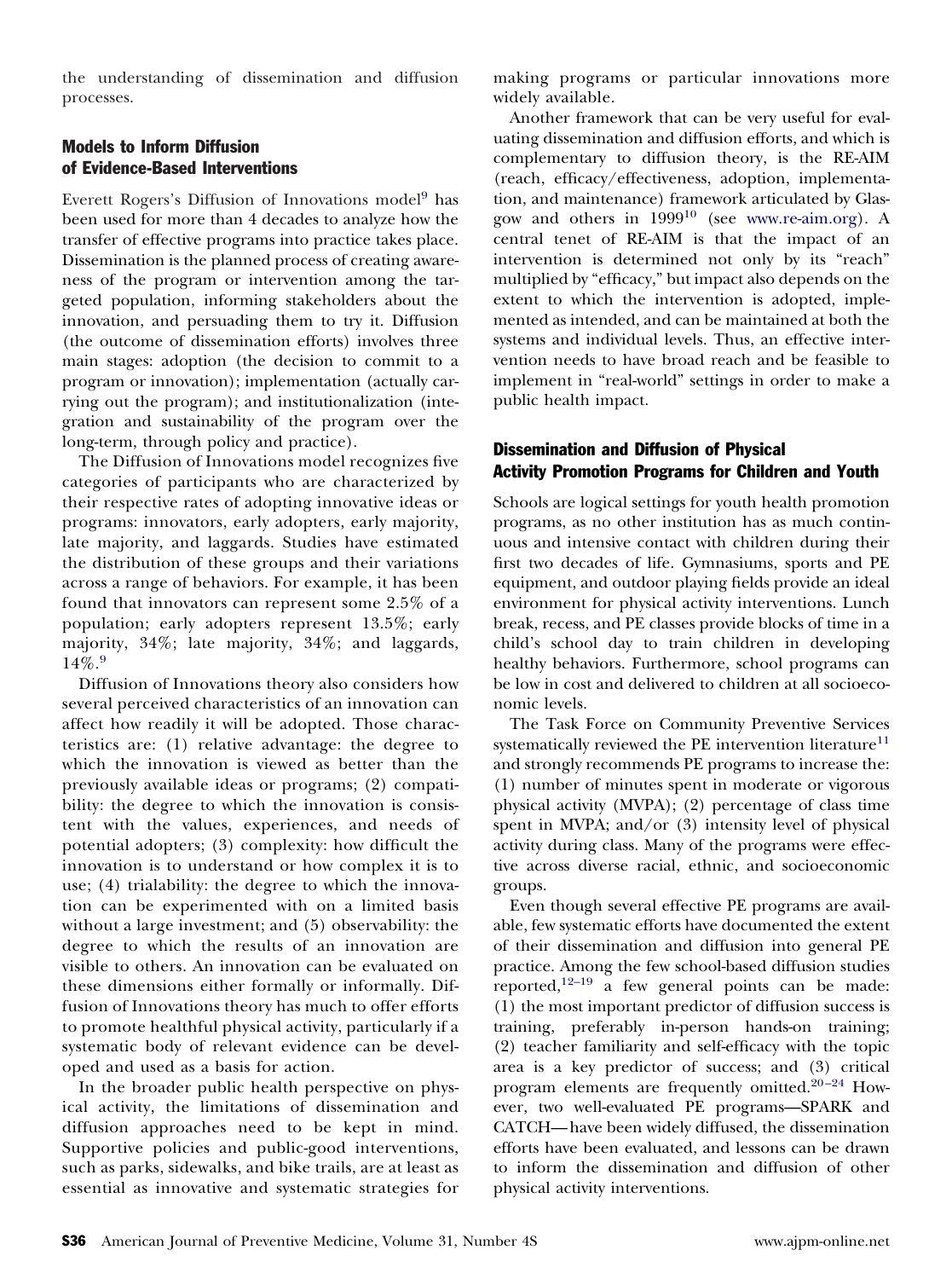#### **Diffusion of SPARK PE Programs**

SPARK PE program was designed to maximize participation in physical activity during class time as a means for improving students' fitness, skills, and enjoyment. Each lesson included two types of class activities: healthrelated fitness activities targeting the development of muscular strength and endurance, cardiovascular endurance, flexibility, locomotor, and nonlocomotor skills; and, skill-related fitness activities targeting the development of generalized manipulative and sportrelated skills (see [www.sparkpe.org for details\)](http://www.sparkpe.org%20for%20details).

The SPARK program was evaluated initially in seven schools among 4th and 5th grade students. At the completion of the research trial, intervention students were more physically active during PE classes; there were other positive outcomes, such as increased fitness[.25,26](#page-8-0) An 18-month follow-up demonstrated that trained classroom teachers continued to use the curriculum and maintained increased student physical activity levels[.26](#page-8-0) In addition to physical activity effects, SPARK students stayed the same or increased standardized academic test scores, compared with controls.<sup>27</sup> Thus, the program demonstrated both relative advantage and compatibility with usual school environments.

The SPARK program is an example of an evidencebased PE program with successful national diffusion. SPARK was initially marketed through the San Diego State University Foundation, and was later licensed to Sportime LLC, which is a vendor of PE and physical activity equipment primarily. The commercialization paved the way for increased resources for program refinements, improved training, marketing, and distribution. The program being disseminated was designed to follow the principles of the tested intervention protocol as closely as possible and included curricula and materials, staff development, and follow-up services[.28](#page-8-0) Follow-up included consultation on request and the training of local facilitators who can assist teachers with the logistics of equipment and scheduling or provide ongoing help with pedagogic techniques, depending on the skills of the facilitators. Beginning in 1994, the program was made available to schools throughout the United States on a contractual basis. Contracts were made for three different levels of training, ranging from 6 to 12 hours of staff-development instruction. Services were provided by certified trainers who completed an 80-hour training program.

Because of demand, SPARK was extended to include kindergarten to 6th grade PE. A secondary PE curriculum and an after-school program based on a separate study in middle schools $29$  are also being disseminated. Dissemination methods continue to evolve, but methods to communicate with PE instructors, principals, district officials, health department staff, and parent groups include presentations, activity demonstrations, and displays at diverse conferences; advertising in

Sportime catalogs, which are widely distributed; website; advertising in targeted publications; inviting school staff to observe training at nearby schools; personal contacts; and word-of-mouth referrals. SPARK training has been implemented in over 3000 schools and recreation facilities nationwide. Costs per school vary by the size of the school, ability to partner with other schools for training, and the level of implementation selected. In different settings, individual schools, districts, health departments, foundations, and grants from a variety of state and federal agencies have funded program implementation.

Sustainability of SPARK elementary school PE during the diffusion outcomes was independently evaluated by surveying trained teachers in 111 schools in seven states. The results showed that 80% of respondents sustained use up to 4 years later. $28$  Key indicators of sustainability of SPARK were: strong support for PE from the school principal, having adequate equipment, teachers who engaged in physical activity themselves, not having a standard PE program previously, and not having recent PE staff development. Equal levels of implementation were documented for affluent and disadvantaged schools[.28](#page-8-0)

### **Diffusion of CATCH**

The CATCH program<sup>30</sup> comprised four school-based program components: (1) classroom curricula, (2) food service, (3) PE, and (4) tobacco-control policies. The CATCH-PE program is similar to SPARK, that is, designed to increase MVPA in children during PE classes. CATCH-PE provides a collection of healthrelated, physical fitness activities on cards arranged in an activity box (see [www.CATCHTexas.org](http://www.CATCHTexas.org) for details).

The CATCH program was evaluated using a randomized multi-centered trial in 96 ethnically and racially diverse elementary schools (1987–1994). Results showed that intervention students consumed less fat and were more physically active during PE classes and outside of school.<sup>31</sup> A follow-up study demonstrated that these intervention effects were maintained through 8th grade. $32$  A recent replication study of CATCH among El Paso children suggests that CATCH is effective in preventing development of overweight among Hispanic girls and boys.<sup>33</sup>

In 1996, the Texas State Department of Health Services (TSDHS) purchased 400 sets of CATCH from the Office of Technology Transfer and, although free, few schools adopted the program. The TSDHS funded a dissemination team at the University of Texas to assist in convincing schools to adopt and implement the program. The Texas team made use of the Diffusion of Innovations model, and communication objectives were created to make the case that CATCH: (1) has advantages over other elementary school health programs; (2) is compatible with state and national perfor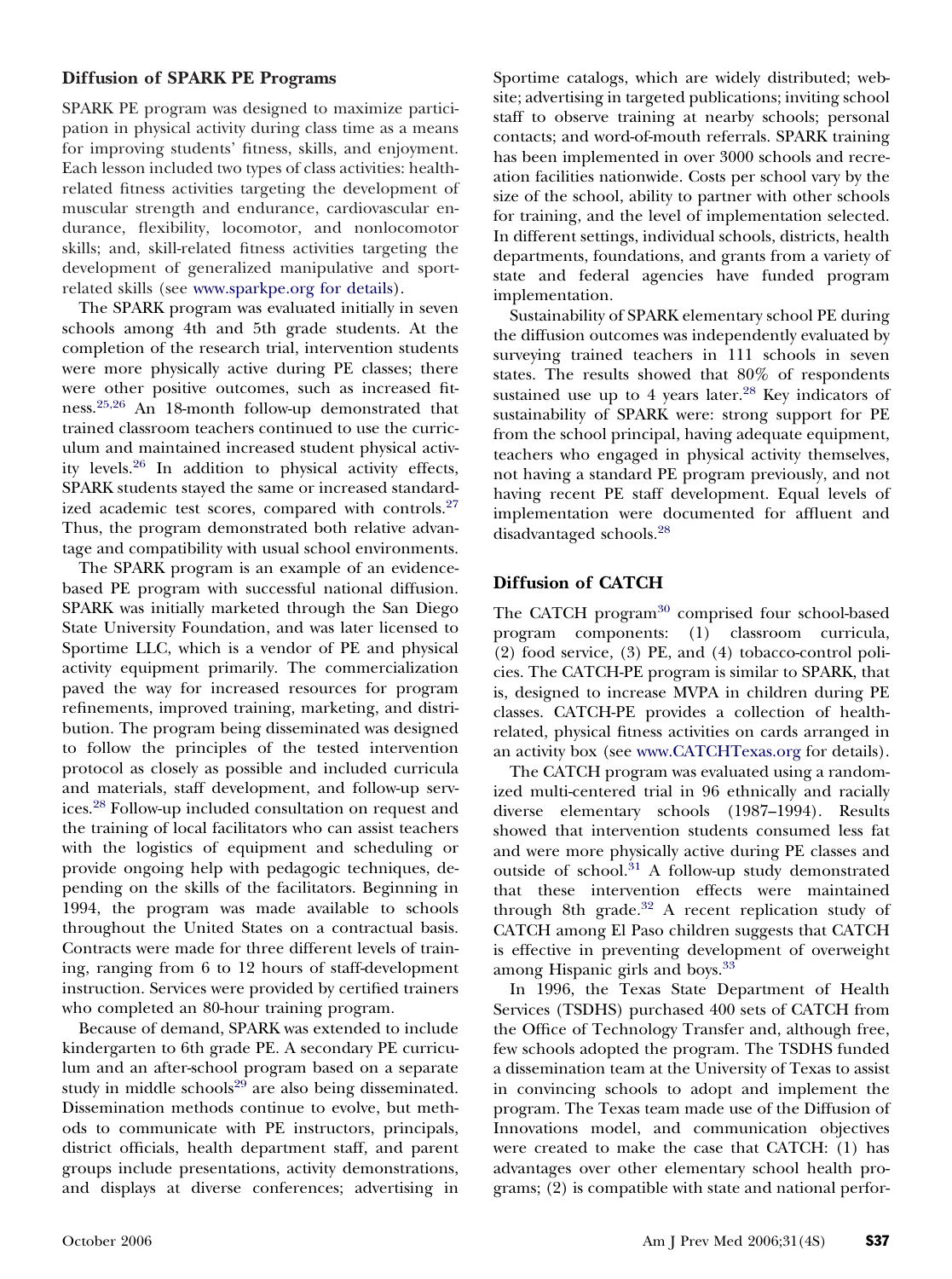mance objectives; (3) is not complex to try and is therefore easy to implement; (4) because of the low cost, can be implemented on a trial basis; and (5) creates observable beneficial changes in the school environment and in student health.<sup>34</sup>

The CATCH team targeted their dissemination activities to Texas PE change agents, typically top-ranked PE teachers or other influential members of the Texas PE community. PE opinion leaders were also targeted, including researchers and state, federal, or private organizations responsible for children's health. The communication strategy was intended to influence opinion leaders by publishing peer-reviewed articles; giving presentations at state, national, and international meetings; and making direct contact with key change agents. Within 3 years, hundreds of schools had adopted the program and were trained. Innovators and early adopters recommended CATCH to other change agents and opinion leaders and the rate of diffusion accelerated, almost beyond the capacity of project staff to respond to training requests.

Shortly after the completion of the study, CATCH material production and marketing left the National Heart, Lung, and Blood Institute and distribution became a product of Flaghouse, Inc., a sporting goods distributor. The Texas CATCH team took responsibility for training and dissemination planning in Texas while Flaghouse distributed the products. With minimal funding, the adoption of CATCH increased from six schools in 1996 –1997 to over 1800 schools in 2004 – 2005, potentially reaching more than 850,000 Texas children. Within 2 years of training, among 20 demonstration and evaluation schools, all had achieved national health objectives-recommended levels of PE MVPA.

Process evaluation has indicated widespread satisfaction and implementation of CATCH among school staff trained in the program.<sup>35</sup> PE specialists report that up to 65% of their PE class activities were CATCH activities and/or based on CATCH philosophy. Of the top five barriers listed for the implementation of CATCH-PE, those dealing with availability of resources (e.g., large class size, insufficient resources, inadequate number of PE specialists, and inadequate materials and facilities) were rated highest. Lower priority of health relative to other academic subjects was also rated as one of the top barriers to implementation of CATCH-PE.<sup>36</sup> Similar to SPARK, the most significant reason for continued implementation was participation in continuing education (availability of training).  $37,38$ 

### **CATCH and SPARK: Success Stories in Dissemination and Diffusion**

Both SPARK and CATCH have become PE dissemination and diffusion success stories, because of solid, evidence-based results that were communicated

through a variety of channels and through their widespread uptake within school systems. Stemming from academic opinion leaders, the programs communicated diffusion-based messages to PE professional opinion leaders and to PE specialist change agents. The school and health professional communities have accepted both programs as innovations, as part of the solution to the child obesity epidemic. Both programs illustrate the need for dedicated field staff, product production, marketing, and distribution. Application of key concepts from the Diffusion of Innovations theory appears to have accelerated the rate of diffusion of these two programs.

# Dissemination and Diffusion of Evidence-Based Programs for Improving Other Health Behaviors

To improve the public's health, we need not only the systematic dissemination of well-researched interventions, but real-world dissemination and diffusion studies to help us learn about their exportability and effectiveness in less-controlled conditions.<sup>39</sup> This section reviews the types of evidence that are important for dissemination and diffusion studies, the range of sources of evidence, pathways to the dissemination and diffusion of evidence-based programs, and challenges for research and practice. Studies on the dissemination and diffusion of programs to influence other health behaviors provide models and lessons relevant to dissemination of physical activity interventions.

# **Evidence of Efficacy, Need, and Demand**

Most researchers think of evidence in terms of the efficacy— or effectiveness— of an intervention or program in improving health behaviors and health outcomes. However, from the perspective of a community audience, there are two other types of evidence that must be taken into consideration: evidence of need and evidence of demand.

Evidence of need establishes a health behavior problem as a public health priority, and comprises the size, severity, and cost of a problem. Much of the planning effort of public health agencies focuses on identifying the size and distribution of key health problems.  $40$ Physical inactivity is well documented to be a serious, prevalent, and costly health problem justifying extensive interventions, so evidence of need is widely accepted.

Evidence of demand for an intervention or program to improve health behavior can be addressed with reference to key constructs articulated in conceptual frameworks for social marketing $41$  and diffusion of innovations[.9](#page-8-0) Audience perceptions of the intervention strategies determine whether it will be seen as feasible, acceptable, and compatible with lifestyle and social environment. For example, a highly efficacious but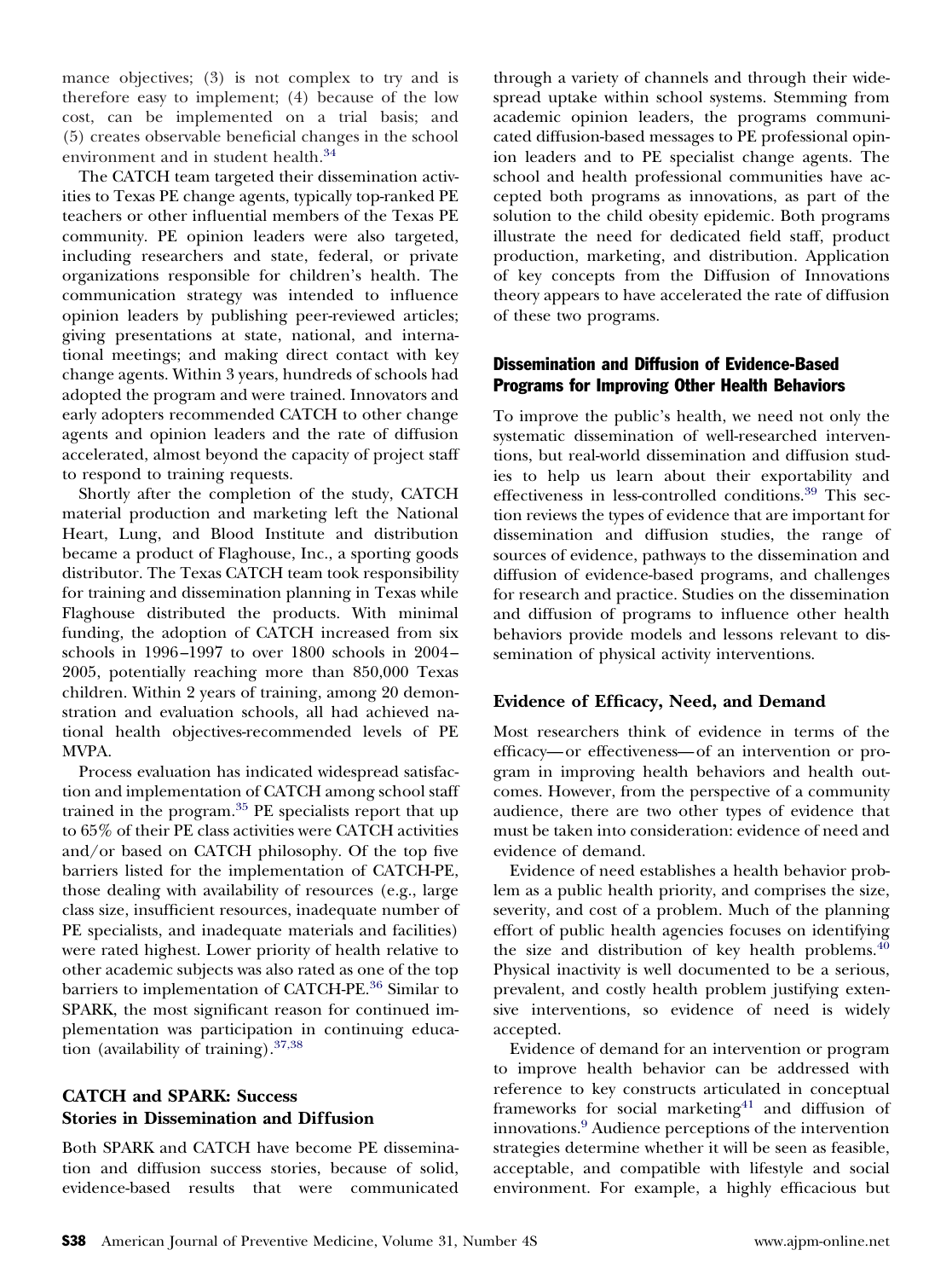intense exercise promotion program might not diffuse widely among a group of working adults who have limited free time and are busy with young children.

Systematic evidence reviews are the most credible source of evidence for public health professionals, but they are not the only, or necessarily the most accessible, source of evidence to communities and decision makers. Single studies provide important evidence and, if the results are well publicized, may be interpreted by many people as strong evidence of the impact of a health behavior-change intervention. Case studies, "success stories" (even without empirical evidence), and recognition through awards and publicity can be sufficient evidence for many public health decision makers to make an attempt to adopt an innovation.

Thus, it is important to be aware that scientific and academic standards are not the only criteria for evidence to inform decisions about dissemination of physical activity interventions.

#### **Pathways to the Diffusion of Evidence-Based Interventions**

After the developers of a health behavior program have established evidence of its success, the program can take one of several pathways to diffusion. The first pathway can be described as "direct to practice." In this approach, an intervention or program is developed into an exportable package or tool kit and distributed through public-health or organizational channels. The dissemination effort can involve training leaders or instructors to deliver the program and giving away or selling program materials and curricula. This is the general approach taken by the SPARK and CATCH-PE programs.

A second pathway involves "policy to practice." The availability of an evidence-based intervention can either lead to or fit within a health-improvement policy. For example, a state department of education may establish a policy requiring a minimum level of PE programming in all elementary schools and recommend a researchbased program. School principals could adopt the program to help them comply with the policy.

A third pathway to dissemination involves systematic "diffusion research," in which a study is used to monitor the impact of different strategies and stages of the dissemination effort and their success at promoting widespread diffusion. This latter pathway may be the least frequently used, yet it has much to contribute by both diffusing a program and building the body of knowledge about how the dissemination and diffusion of evidence-based health behavior-change interventions may be achieved.

Briss and others $42$  recently reviewed several evaluations of how public health departments approached adoption and dissemination of the results of the Community Guide's evidence reviews and recommenda-

tions for health behavior–improvement strategies. They concluded that scientific evidence was important in shaping public health decisions, but they also identified needs for practical tools and steps for program planning and implementation, as well as for easily adopted methods for incorporating local data along with evidence-based recommendations[.42](#page-9-0) This underlines the importance of being clear about the distinction between the necessary and the sufficient conditions for such adoption.

#### **Diffusion Trial of Pool Cool**

One example of a health behavior– change program that progressed from an efficacy trial to program dissemination and a diffusion trial is the Pool Cool sun-safety program for use in aquatics settings.<sup>43,44</sup> This skin cancer prevention program was initially pilot tested in six pools in Hawaii and Massachusetts; revised and tested in a randomized trial in 28 pools across these two states; and shown to improve sun protection practices and reduce sunburns in children.<sup>43</sup> It was packaged for wider dissemination in collaboration with the National Recreation and Park Association, a professional association that serves aquatics professionals (pool managers and lifeguards) across the country.

Monitoring and process evaluation of those dissemination efforts helped inform plans for a larger diffusion trial[.43](#page-9-0) Currently, Pool Cool is being disseminated within the context of a cluster-randomized diffusion trial in hundreds of pools and is also available for use as a program for organizations that are not participating in the study<sup>44</sup> (see [www.poolcool.org\)](http://www.poolcool.org). The trial compares a standard or basic approach to diffusion with a theory-based enhanced strategy that uses behavioral strategies, such as incentives, feedback, additional program materials, and technical assistance. Thus, the results will reveal whether the extra effort and expense produce significantly greater diffusion—the extent of adoption and maintenance of the program. An important feature of the diffusion trial is that it will examine both organizational adoption and environmental changes to support sun safety and health behavior and sunburn outcomes among children participating in the disseminated version of the program[.45](#page-9-0)

#### **Evaluating Diffusion of Body and Soul**

Another evidence-based health behavior-change program that has been both widely disseminated and diffused with a systematic evaluation is Body and Soul. This is a dietary intervention to increase fruit and vegetable intake conducted through African-American churches. Body and Soul was developed using components of two successful research-based intervention programs in black churches. Its dissemination and successful diffusion involved the collaboration of a national voluntary health organization (American Can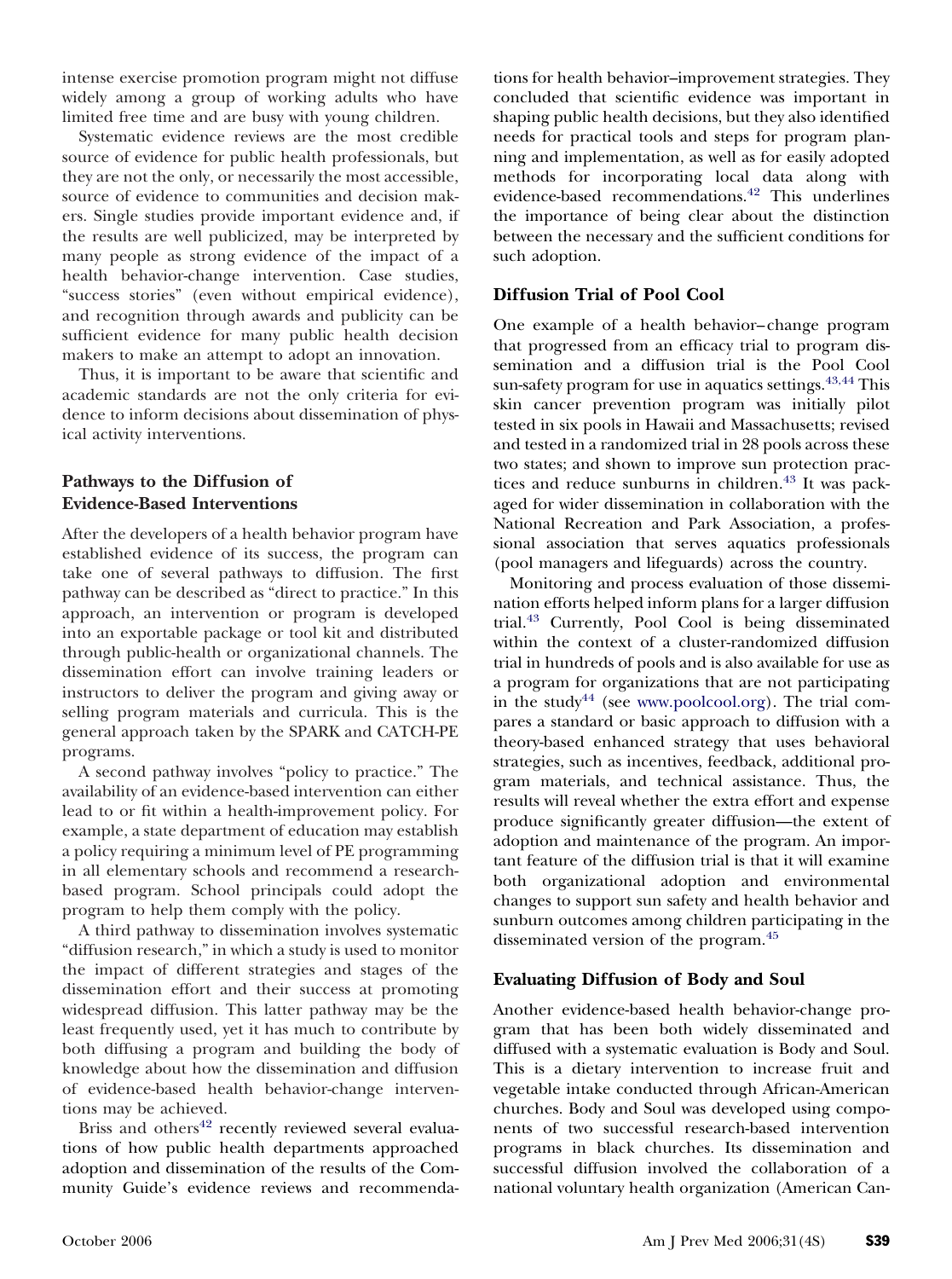cer Society), the National Institutes of Health, and the Centers for Disease Control and Prevention.<sup>46</sup> Previous intervention studies served as a foundation for this dissemination, because of the experience in working with black churches to improve nutrition practices.<sup>47</sup> A cluster-randomized effectiveness trial of Body and Soul showed that the dissemination version of the program was successful at increasing fruit and vegetable intake when implemented beyond the research setting with the collaboration of community volunteers and health agencies[.46](#page-9-0)

# **Methodologic Challenges for Research on Diffusion and Dissemination**

Diffusion and dissemination of evidence-based programs for improving health behaviors present significant challenges for both research and health improvement action. Both the Pool Cool and Body and Soul examples are ambitious efforts to disseminate programs and study the processes and outcomes of diffusion on a wide scale. Large and complex studies like these present challenges for planning, design, and execution. Numerous types of design decisions need to be made in planning diffusion research[.23](#page-8-0) At each stage of the research, decisions must be made about balancing methodologic rigor and practical constraints. These studies would not have been possible without extensive preliminary research and piloting of intervention and data collection procedures.

Both of the dissemination and diffusion studies described above randomized clusters of people in organizations (swimming pools, churches). Even though there would have been more units of randomization and smaller sample-size requirements if randomization were done at the individual level, there would not have been the organizational infrastructure to support both the research and program dissemination and to evaluate organization-level influences on diffusion. The use of local volunteers and/or liaisons in both studies made them less expensive, more manageable, more affordable, and more responsive to local needs. It is also more realistic and sustainable outside the efficacy research context.

Documenting, and studying the effects of, costs relating to key elements of the dissemination and diffusion of programs present significant challenges for diffusion research. Cost will be a major determinant of the uptake and sustainability of programs. Costs will vary in different settings, and will determine the extent and complexity of program implementation.

In health behavior research, diffusion trials are the preferred way to study adoption of evidence-based interventions[.48,49](#page-9-0) While there is no widely acknowledged set of criteria for calling a study a diffusion trial, [23](#page-8-0) the methodology of the two studies described here clearly fit the tradition of diffusion research.

An important feature of both the Pool Cool and the Body and Soul diffusion studies is that they are designed to evaluate not only the dissemination and diffusion process, but also the behavioral effects of the innovations after diffusion. One of the most difficult aspects of diffusion research involves ensuring a high response rate for data collection, and minimizing dropout from the study. Inevitably, some participating groups want programs more than they want to participate in evaluation or research. Regional or nationwide diffusion studies require continual learning from experience, flexibility within the framework of a planned research design, energetic and dedicated research staff, and the willingness to solve new problems and cross the bounds of research and practice.<sup>44</sup> The research is complicated, ambitious, and ultimately less controlled than efficacy research. However, dissemination and diffusion research establishes community–academic working relationships, and advances our understanding of how diffusion of public health interventions may be achieved.

# Policies to Facilitate Diffusion of Evidence-Based Physical Activity Interventions

Policy changes are required to achieve widespread and sustained diffusion of evidence-based physical activity interventions. Although existing health promotion dissemination and diffusion models are valuable,<sup>49</sup> their utility is limited because they do not provide sufficient guidance on how to achieve diffusion. The arguments presented here draw concepts from the fields of economics, business,  $50$  and policy studies  $51$  to identify opportunities for policy changes that hold promise for increasing diffusion of evidence-based physical activity interventions.

# **Increasing Supply and Demand to Promote Dissemination and Diffusion**

It is useful to consider how policy changes can be used to enhance both supply and demand of evidence-based interventions. It is not a trivial transition from evaluating a physical activity program in a controlled research setting to offering the program for use on a national or international basis. All the program components must be available at a sufficient quantity while ensuring reasonable quality of implementation. The existing literature on health promotion program diffusion is more oriented to increasing demand for programs.<sup>52</sup> Although many evidence-based physical activity programs consist of marketable materials and services (e.g., websites, manuals, training), other interventions can be considered public goods, such as parks and sidewalks. Thus, business models will not be applicable in all cases.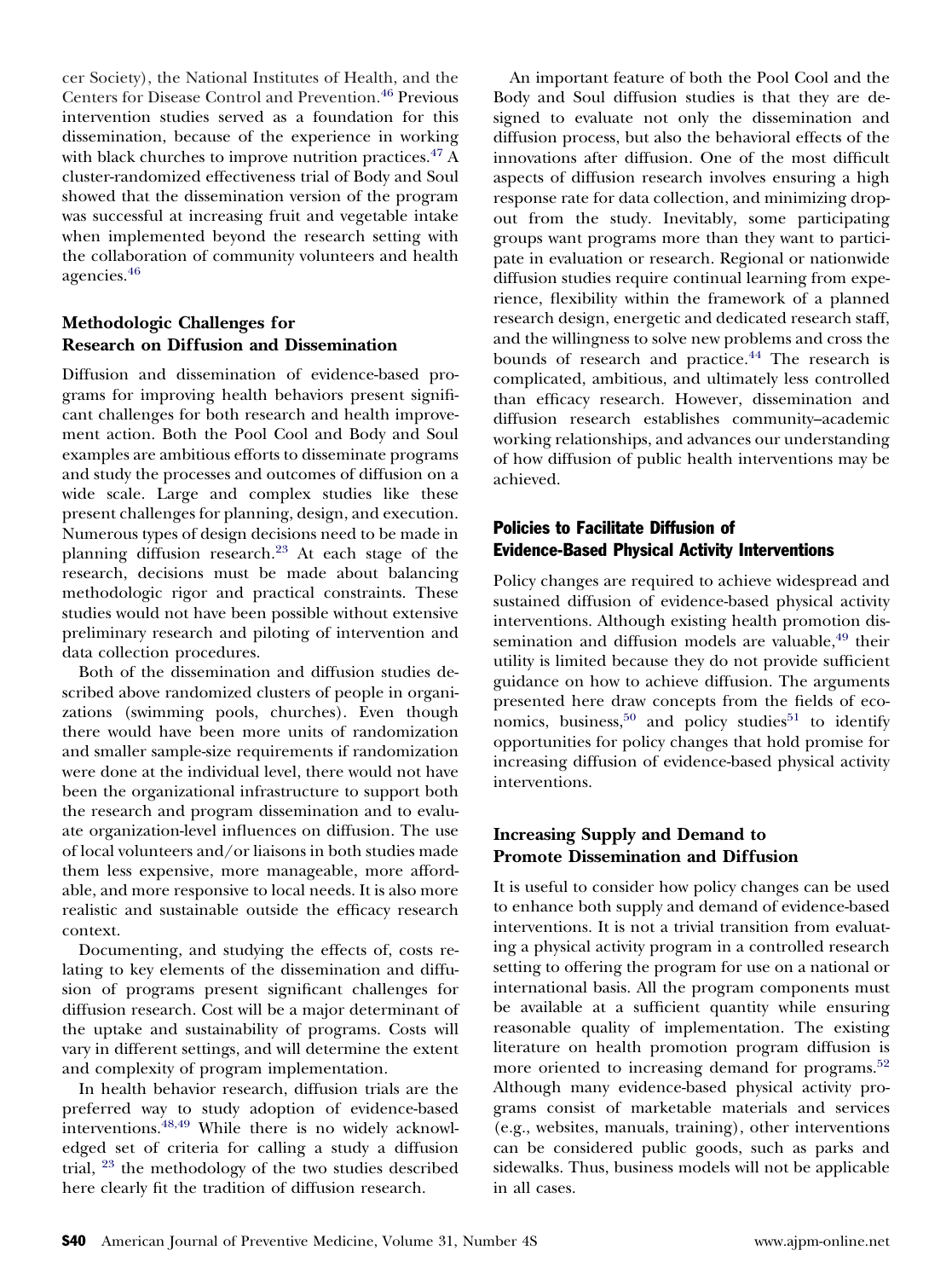The supply chain of interventions must be planned, with the first consideration being that there is no established system for delivering most physical activity interventions. In contrast, when research identifies an effective new drug, there is a major industry to manufacture, distribute, market, and sell the product. Researchers who develop effective physical activity interventions and want to diffuse them must bear the burden of developing a small business or searching for a business partner. A general lack of training or support (and often interest) in business skills can translate into ineffective diffusion.

Physical activity programs often have multiple components that complicate efforts to increase supply. Although it is simple to print large quantities of participant manuals, there may be technical difficulties in making a web-based intervention accessible to thousands of people, and it is even more difficult to identify and train a cadre of counselors who can implement interventions nationally. It may be unrealistic for a small group of researchers to handle all these tasks while creating and implementing a marketing and sales plan. Few steps appear to have been taken to assist researchers in improving the supply of evidence-based physical activity programs. Some units at the National Institutes of Health (NIH) have offered dissemination awards to investigators who develop effective programs[.53](#page-9-0) However, many investigators could benefit from business-related training or consultation, and the NIH and universities could adopt policies to provide such support to investigators.

There are several options for increasing demand for evidence-based physical activity interventions. Direct marketing to target audiences is the most obvious. Governments, school districts, healthcare companies, employers, and others could adopt policies to require or favor the use of evidence-based approaches for promoting physical activity among their constituents.

There is a strong logical rationale to support such policies, but the rationale could be strengthened by research documenting the cost effectiveness of evidencebased programs. Another mechanism to increase demand could be to begin national surveillance of the adoption and implementation of evidence-based physical activity interventions in a variety of settings. Periodic public reports and feedback to organizations about their performance could have long-term effects on demand for evidence-based interventions.

#### **Need for Targeted Policy Changes to Promote Dissemination and Diffusion**

The variety of physical activity intervention strategies and people who deliver them, the diversity of populations targeted, and the number of settings in which interventions can be implemented create challenges in identifying relevant policies to promote diffusion. Al-

though there may be policies that could generally enhance diffusion of physical activity interventions, different policies are likely needed for specific settings,<sup>54</sup> such as schools and healthcare clinics, and for different populations, such as people with diabetes and low-income groups.

Policies by funding agencies, universities, foundations, and health organizations to assist with initial capital investments and consulting with investigators to develop business plans might lead to improved supply of many types of health promotion interventions. Using school-based PE intervention programs as an example, mass media coverage of the need for more and better PE may stimulate demand for programs among school administrators, but that demand is not specific to evidence-based programs. Systematic efforts by governmental agencies and nongovernmental organizations to identify the highest quality evidence-based PE programs and educate school officials about the ratings could be helpful. State and federal grants to improve school PE could require funded projects to use evidence-based programs or to evaluate other promising programs. States could add the use of evidence-based PE to school evaluation criteria, and professional organizations (such as the National Association of Sports and Physical Education) could adopt policies to promote evidence-based PE. Accrediting organizations for PE and exercise science departments could adopt criteria that support training teachers to use evidencebased PE programs.

#### **Policy Change for Dissemination and Diffusion Requires Advocacy**

Once relevant policies and decision makers are identified, plans to attempt policy change that will promote dissemination and diffusion need to be developed, implemented, assessed, and refined. Although there is increased attention to advocacy for policy change in the health promotion field,<sup>55</sup> most physical activity intervention researchers are not trained to be advocates. Rather than expecting individual investigators to work on their own to change relevant policies, a collective approach led by scientific and health organizations is likely to be more fruitful. Organizations would be better able to integrate lessons from political science $51$ and experience in other areas, such as tobacco control and environmental protection.<sup>56</sup>

[Figure 1](#page-7-0) presents a model that can guide the conceptualization and planning of policy-change efforts. For each evidence-based physical activity intervention, the stakeholders need to be identified and engaged. Those who can benefit from better physical activity interventions can participate with existing advocates to implement policy-change strategies. The advocacy effort is directed at regulators in government agencies, staff in private industry and nongovernmental organizations,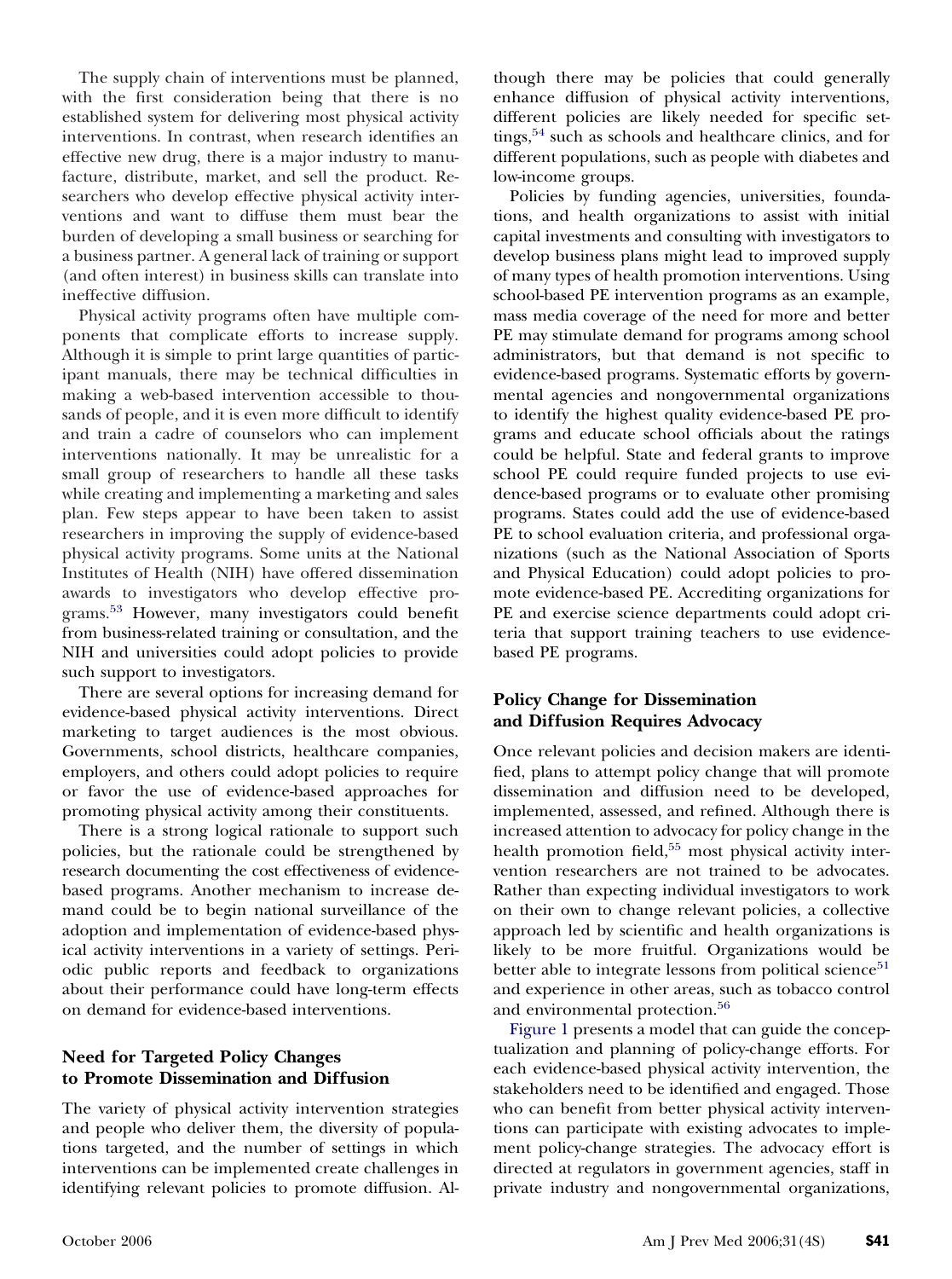<span id="page-7-0"></span>

Figure 1. Policy framework for increasing diffusion of evidence-based physical activity (PA) interventions. NGO, nongovernmental organization.

and decision makers in and out of government. A wide variety of strategies can be used to inform and persuade decision makers and to become engaged in the decision making processes within government, nongovernmental organizations, and industry. Proposing and advocating for legislation may be required. Lawsuits may be a last resort for achieving policy change when failure to use evidence-based interventions is causing demonstrable harm to an identified group.

#### **Recommendations on Policies to Promote Dissemination and Diffusion**

As demonstrated by the American Stop Smoking Intervention Study trial of tobacco control through policy change, resources for policy advocacy are related to effectiveness[.57](#page-9-0) Most tobacco-control advocacy is funded by tobacco taxes or lawsuit settlements. No comparable funding sources are apparent for physical activity advocacy and diffusion, so identifying sources of funding may be a necessary precursor to effective advocacy. Scientific, professional, and health organizations, as well as foundations, are potential sources of initial funding.

Increased funding for diffusion and dissemination research within NIH would be helpful in building the evidence base on diffusion strategies and would allow more investigators to gain experience with this different type of professional challenge. Policy research related to the diffusion of physical activity interventions and other innovations also is needed.<sup>58</sup> At the same time, training and support for investigators who are diffusing their interventions are needed, so they can develop effective business models.

Instituting surveillance systems to track the use of evidence-based physical activity interventions in a variety of settings would provide valuable data for health policymakers. Optimally, such ongoing evaluation would become part and parcel of physical activity promotion policies, with the RE-AIM framework being particularly well-suited in this regard. Surveillance systems to track policy changes that support evidencebased physical activity interventions would likely stimulate increased attention to this heretofore neglected topic.

#### **Conclusion**

The emergence of effective evidence-based interventions creates new opportunities to enhance physical activity in populations, but widespread dissemination and diffusion are needed[.59](#page-9-0) Diffusion of innovations theory can be applied to help meet the challenges of disseminating and diffusing programs, and the RE-AIM framework can be used to identify criteria for determining the success and impact of such efforts. SPARK and CATCH-PE programs provide examples of evidencebased programs that have been disseminated and diffused successfully.

Although these programs have been evaluated during the diffusion and dissemination process, few additional examples<sup>60,61</sup> of evaluating diffusion of evidencebased physical activity interventions were found through the electronic database searches that were conducted in the process of writing this article. Studies of the diffusion and dissemination of the Pool Cool and Body and Soul programs provide research models that need to be applied to physical activity interventions.

There are helpful exemplars of diffusion and dissemination research in areas beyond the health behavior field. For example, there are systematic studies of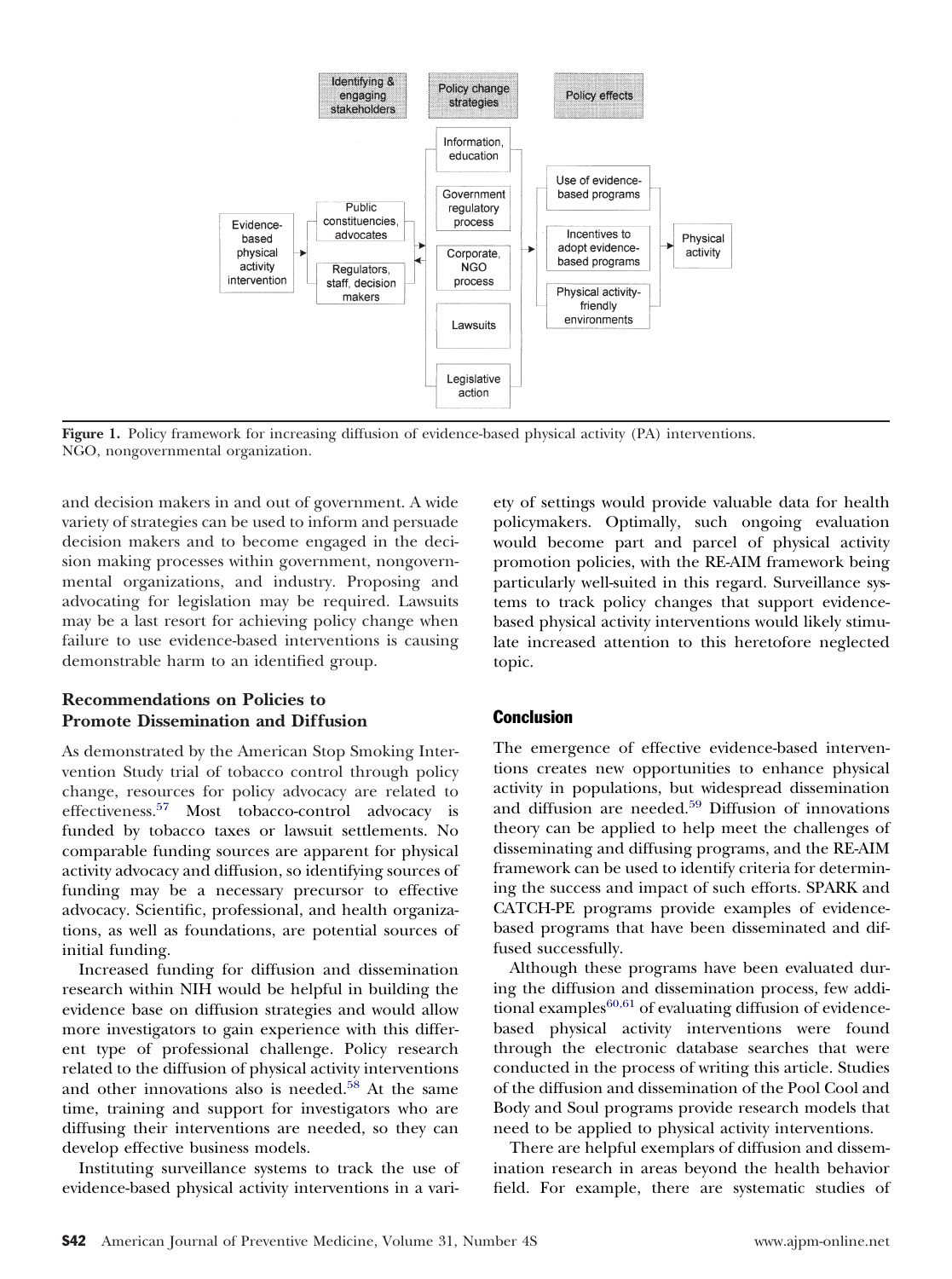<span id="page-8-0"></span>parenting-skills programs, which provide potentially helpful dissemination strategy and evaluation models.<sup>62</sup> There are also lessons to be learned from earlier accounts of dissemination approaches in the mental health field. $63$  It is time to consider new approaches and to place a greater emphasis on diffusion research in physical activity.

While diffusion and dissemination research is needed to inform public health practice, policies that support adoption of evidence-based physical activity interventions will be required to ensure sustained success. Policies can enhance both the supply and demand of evidence-based interventions, but different policies will apply to various settings and target populations.

To meet the challenges of dissemination and diffusion of evidence-based interventions, physical activity researchers and service providers will need not only to increase their own knowledge and skills, but also to develop partnerships with experts in business, in policy change, and in advocacy. The promise of widespread adoption of evidence-based physical activity interventions to improve public health is sufficient to justify devotion of substantial resources to the relevant research and to the practice of dissemination and diffusion.

The contributions of Neville Owen were supported by a program grant (no. 301200) from the National Health and Medical Research Council of Australia and by a Research Infrastructure Grant from Queensland Health. Particular thanks are expressed to Elizabeth Eakin for her thoughtful advice on this article. Contributions of James Sallis were supported by Active Living Research, a program of The Robert Wood Johnson Foundation.

No financial conflict of interest was reported by the authors of this paper, with the exception of James F. Sallis, PhD, who reported being a paid consultant, receiving royalties from sales of materials, and being supported to speak at a meeting for SPARK Programs and Sportime. He also reported being a co-owner, receiving compensation for work and consultation, and being paid for conducting trainings for PACE Programs and San Diego Center for Health Interventions. Steven H. Kelder, PhD, reported receiving funds for his participation in CATCH training programs from the publisher, Flaghouse; and small royalties from the CATCH web site.

#### References

- 1. Kahn EB, Ramsay LT, Brownson RC, et al. The effectiveness of interventions to increase physical activity: a systematic review. Am J Prev Med 2002;22(suppl 4):73–107.
- 2. Heath G, Brownson R, Kruger J, et al. The effectiveness of urban design and land use and transport policies and practices to increase physical activity: a systematic review. J Phys Act Health 2006;3(suppl 1):S55–71.
- 3. Davidson KW, Goldstein M, Kaplan RM, et al. Evidence-based behavioral medicine: what is it and how do we achieve it? Ann Behav Med 2003;26:161–71.
- 4. Kerner J, Rimer B, Emmons K. Dissemination research and research dissemination: how can we close the gap? Health Psychol 2005;24:443-6.
- 5. Gruman J, Follick M. Putting evidence into practice: the OBSSR report of the working group on the integration of effective behavioral treatments

into clinical care. Bethesda MD: Office of Behavioral and Social Sciences Research; 1999.

- 6. Epping-Jordan JE. Research to practice: international dissemination of evidence-based behavioral medicine. Ann Behav Med 2004;28:81–7.
- 7. Lavis JN, Robertson D, Woodside JM, McLeod CB, Abelson J. Knowledge Transfer Study Group. How can research organizations more effectively transfer research knowledge to decision makers? Milbank Q 2003;81:221– 48.
- 8. Orleans CT, Gruman J, Ulmer C, Emont SL, Hollendonner JK. Rating our progress in population health promotion: a report card on six behaviors. Am J Health Promot 1999;14;75– 82.
- 9. Rogers EM. Diffusion of innovations. 5th ed. New York: Free Press; 2003.
- 10. Glasgow RE, Vogt TM, Boles SM. Evaluating the public health impact of health promotion interventions: the RE-AIM framework. Am J Public Health 1999;89:1322–7.
- 11. Kahn EB, Ramsay LT, Brownson RC, et al. A report on evidence and findings. Am J Prev Med 2002;22(4S):73–102.
- 12. Parcel GS, Eriksen MP, Lovato CY, Gottlieb NH, Brink SG, Green LW. The diffusion of a school-based tobacco-use prevention program: project description and baseline data. Health Educ Res 1989;4:111–24.
- 13. Steckler A, Goodman RM, McLeroy KR, Davis S, Koch G. Measuring the diffusion of innovative health promotion programs. Am J Health Promot 1992;6:214 –24.
- 14. Olson CM, Devine CM, Frongillo EA Jr. Dissemination and use of a school-based nutrition education program for secondary school students. J Sch Health 1993;63:343– 8.
- 15. Harvey-Berino J, Ewing JE, Flynn B, Wick JR. Statewide dissemination of a nutrition program: show the way to 5-A-Day. J Nutr Educ 1998;30:29 –36.
- 16. Brink SG, Levenson-Gingiss P, Gottlieb NH. An evaluation of the effectiveness of a planned diffusion process: the Smoke-Free Class of 2000 Project in Texas. Health Educ Res 1991;6:353– 62.
- 17. Rogers EM. Diffusion and re-invention of project DARE. In: Backer TE, Rogers EM, eds. Organizational aspects of health communication campaigns: what works? Newbury Park, CA: Sage; 1993.
- 18. McCormick LK, Steckler AB, McLeroy KR. Diffusion of innovations in schools: a study of adoption and implementation of school-based tobacco prevention curricula. Am J Health Promot 1995;9:210 –9.
- 19. Brink SG, Basen-Engquist K, O'Hara-Tompkins NM, Parcel GS, Gottlieb NH, Lovato CY. Diffusion of an effective tobacco prevention program: part I– evaluation of the dissemination phase. Health Educ Res 1995;10:282–96.
- 20. McKenzie FD, Richmond JB. Linking health and learning: an overview of coordinated school health programs. In: Marx E, Wooley SF, eds. Health is academic: a guide to coordinated school health program. New York: Teachers College Press; 1998.
- 21. Allensworth D, Lawson E, Nicholson L, Wyche, eds. Schools and health: our nation's investment. Washington DC: National Academy Press; 1997.
- 22. Parcel GS, Taylor WC, Brink SG, et al. Translating theory into practice: intervention strategies for the diffusion of a health promotion innovation. Fam Community Health 1989;12:1–13.
- 23. Pentz M. Form follows function: designs for prevention effectiveness and diffusion research. Prev Sci 2004;5:23–9.
- 24. Lowe JB, Balanda KP, Stanton WR, Del Mar C, O'Connor V. Dissemination of an efficacious antenatal smoking cessation program in public hospitals in Australia: a randomized controlled trial. Health Educ Behav 2002;29:608 –19.
- 25. Sallis JF, McKenzie TL, Alcaraz JE, Kolody B, Faucette N, Hovell MF. The effects of a 2-year physical education program (SPARK) on physical activity and fitness in elementary school students. Sports, Play and Active Recreation for Kids. Am J Public Health 1997;87:1328 –34.
- 26. McKenzie TL, Sallis JF, Kolody B, Faucette FN. Long-term effects of a physical education curriculum and staff development program: SPARK. Res Q Exerc Sport 1997;68:280 –91.
- 27. Sallis JF, McKenzie TL, Kolody B, Lewis M, Marshall S, Rosengard P. Effects of health-related physical education on academic achievement: Project SPARK. Res Q Exerc Sport 1999;70:127–34.
- 28. Dowda M, Sallis JF, McKenzie TL, Rosengard P, Kohl HW. Evaluating the sustainability of SPARK physical education: a case study of translating research into practice. Res Q Exerc Sport 2005;76:11–9.
- 29. McKenzie TL, Sallis JF, Prochaska JJ, Conway TL, Marshall SJ, Rosengard P. Evaluation of a two-year school physical education intervention: M-SPAN. Med Sci Sports Exerc 2004;36:1382– 8.
- 30. Perry CL, Stone EJ, Parcel GS, et al. School-based cardiovascular health promotion: the Child and Adolescent Trial for Cardiovascular Health (CATCH). J Sch Health 1990;60:406 –13.